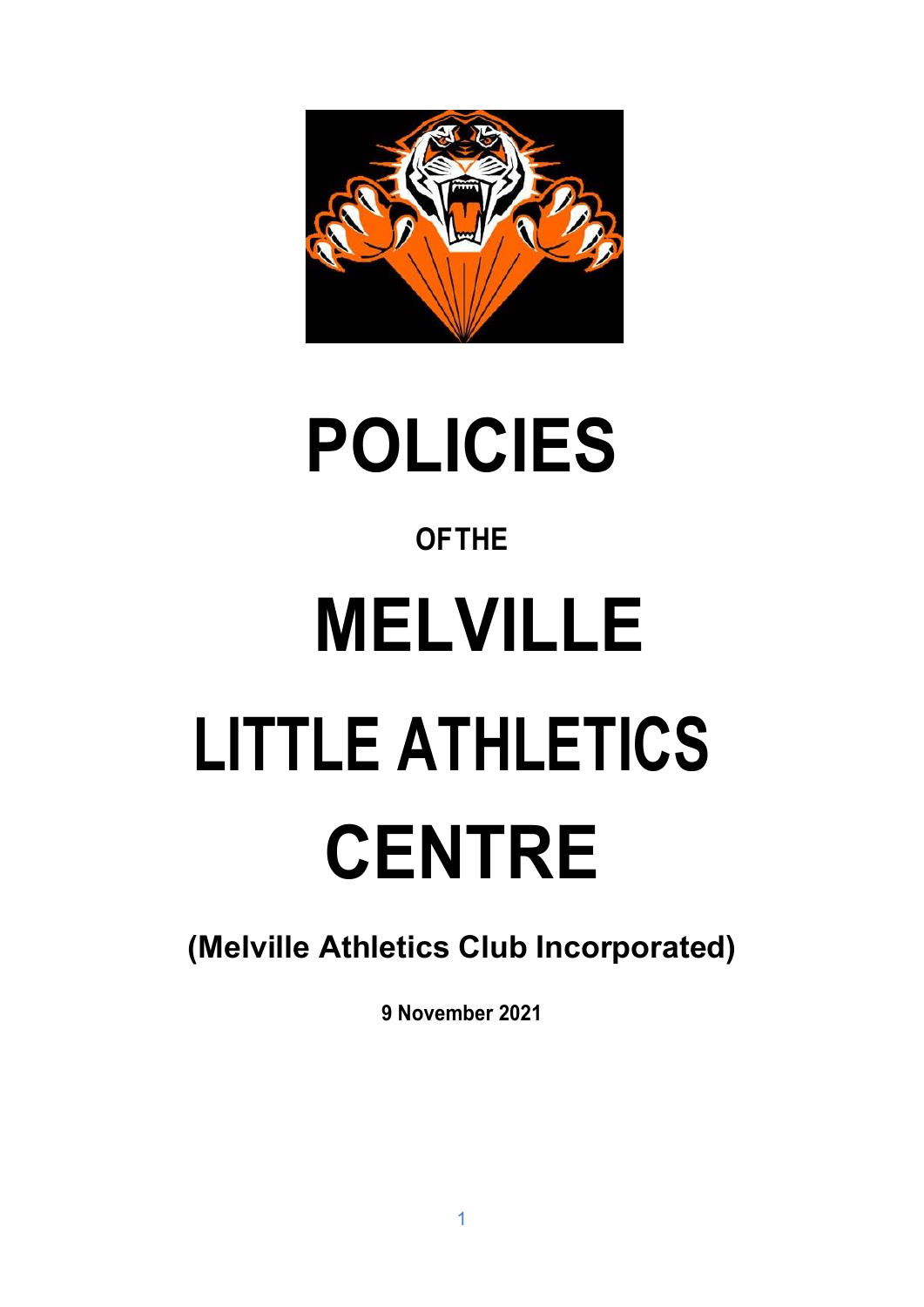## Change History

| <b>Version Number</b> | Date Approved | Changed Items          | Changed By            |
|-----------------------|---------------|------------------------|-----------------------|
| Original              | 07 Aug 12     | <b>Initial Version</b> | <b>MLAC Committee</b> |
| V1.0                  | 2 Apr 13      | Update                 | <b>MLAC Committee</b> |
| V1.1                  | 3 Dec 13      | 66.3 Update            | <b>MLAC Committee</b> |
| V2.0                  | 1 Apr 14      | Update                 | <b>MLAC Committee</b> |
| V3.0                  | 29 Oct 17     | Update                 | <b>MLAC Committee</b> |
| V4.0                  | 9 Nov 21      | Update (to Policy)     | <b>MAC Committee</b>  |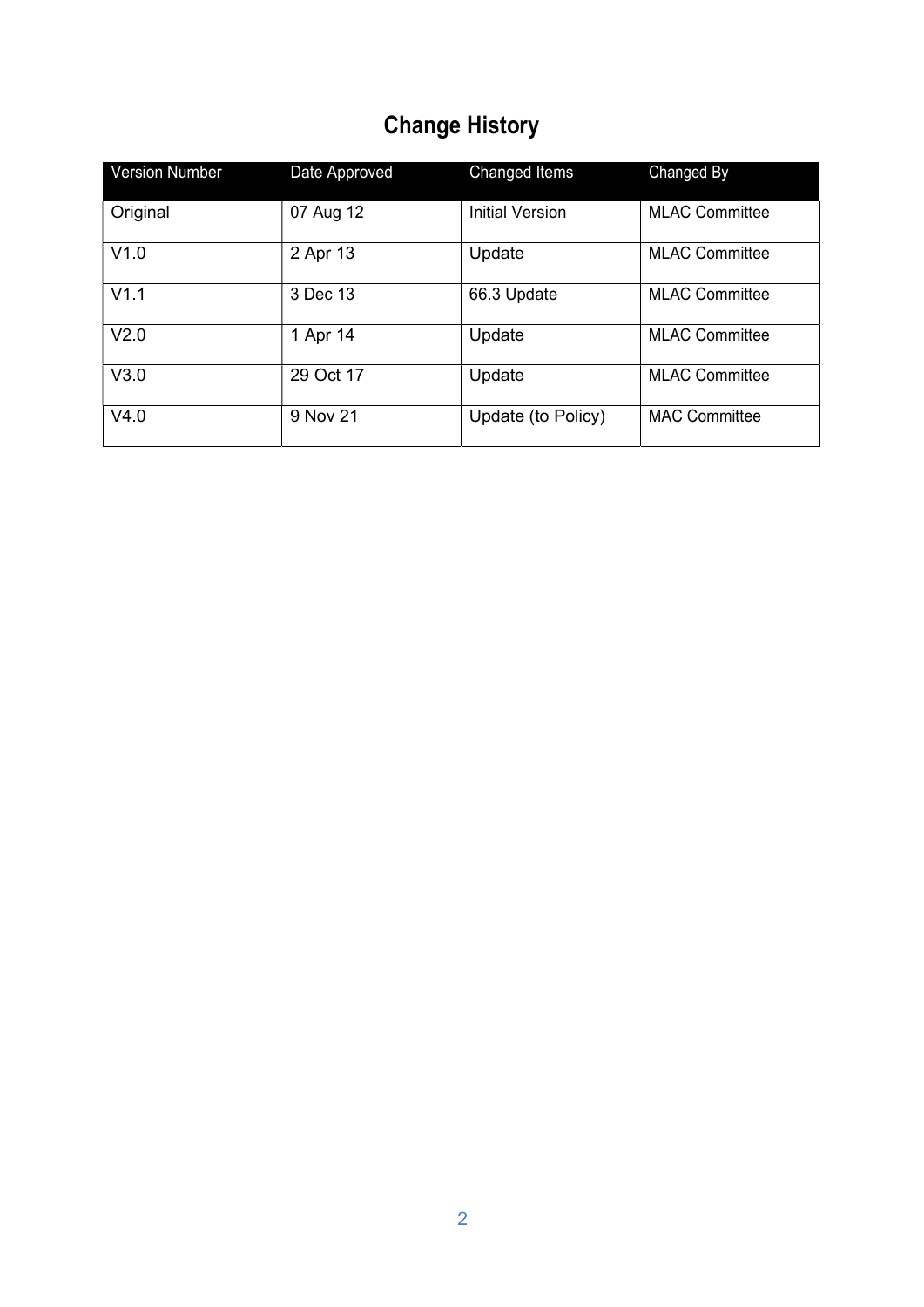## **TABLE OF CONTENTS**

| 1. |                                                              |  |
|----|--------------------------------------------------------------|--|
| 2. |                                                              |  |
| 3. |                                                              |  |
| 4. |                                                              |  |
| 5. |                                                              |  |
| 6. |                                                              |  |
| 7. |                                                              |  |
| 8. |                                                              |  |
| 9. |                                                              |  |
|    |                                                              |  |
|    |                                                              |  |
|    |                                                              |  |
|    |                                                              |  |
|    |                                                              |  |
|    |                                                              |  |
|    |                                                              |  |
|    | 17. CODE OF BEHAVIOUR / ETHICS FOR PARENTS AND SPECTATORS 10 |  |
|    |                                                              |  |
|    |                                                              |  |
|    |                                                              |  |
|    |                                                              |  |
|    |                                                              |  |
|    |                                                              |  |
|    |                                                              |  |
|    |                                                              |  |
|    |                                                              |  |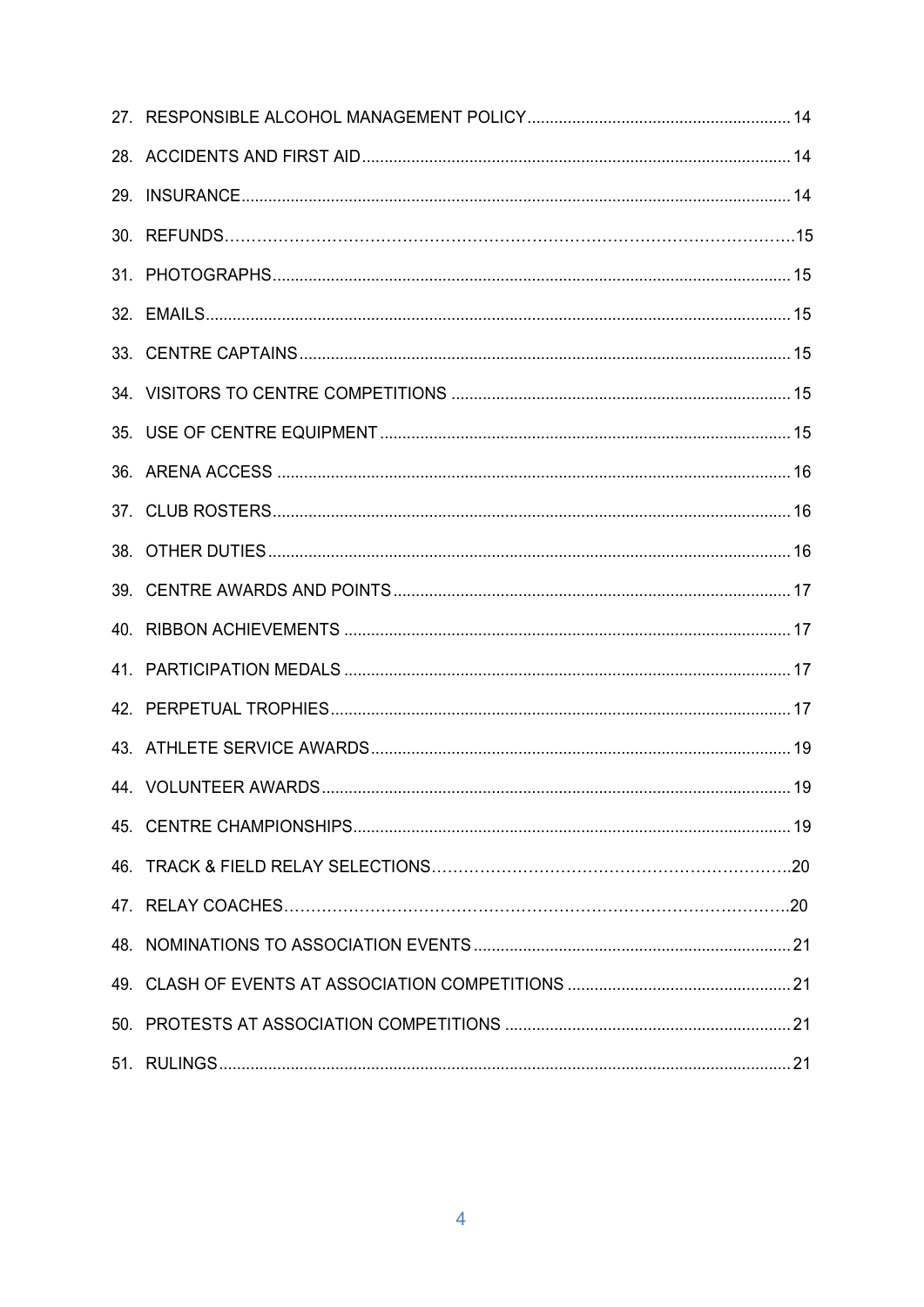## 1. RULES FOR COMPETITION

- 1.1. The Centre will comply with the Athletics West (AW) Little Athletics Program Standard Rules of Competition. Where rules have been modified for Centre competition, they will be published in the Centre's annual handbook (known as the 'Orange Book') which is available electronically on the Melville Roar website (www.melvilleroar.com). A hard copy will also be distributed to each registered family, sponsor and life member.
- 1.2. When AW Rules of Competition are updated, amendments (where applicable) will be implemented by the Centre. Where a Centre modification to a standard rule is to be implemented, the variance must be accepted by the Committee at a Centre Executive meeting. The modification however, shall not contravene AW Standard Rules.
- 1.3. Notification of any proposed Centre Rules of Competition are to be published in the agenda prior to Centre Executive meeting, and subsequent Executive Committee decisions are to be supported.
- 1.4. Consideration should be given to introducing major changes to the program and/or rules through a dedicated trial period.

#### 2. CENTRE UNIFORM

- 2.1. The Centre uniform shall consist of a black and orange Melville Roar singlet with Tiger motif, and plain black shorts, briefs or cycle shorts.
- 2.2. Shorts are to be above the knee and if a manufacturers logo is present, the logo must not exceed 7cm x 5cm. Black tape can be placed over logos if needed. Stitching must be black in colour.
- 2.3. Athletes may wear compression shorts, however if worn, they must be predominately black, or skin colour.
- 2.4. Changes to the Centre uniform must be approved by the Association in accordance with AW Rules of Competition. There is a two year transition period for any approved uniform amendments. On completion of the transition timeframe, all athletes are to be fitted in the current approved uniform.
- 2.5. Club uniforms are defined in the Orange Book and are to be worn at all Centre Competitions. Amendments to club uniforms are to be presented to the Committee for acceptance prior to season commencement.
- 2.6. Current age and registration numbers must be attached to the singlet (either sewn, hand tacked or pinned) in accordance with the AW Rules of Competition. Registration numbers are to be attached to the centre, front of the singlet and age tags are to be attached to the left hand shoulder of the uniform top. Other badges are to be attached, as required by the Association or the Centre.
- 2.7. Each competitor must be attired in the correct club uniform from the commencement of the Season. Where this is not possible (e.g. manufacturing delays) an exemption may be sought from the Executive Committee, through the Club delegate.
- 2.8. For Centre competitions, if an athlete is out of uniform an initial caution will be given in the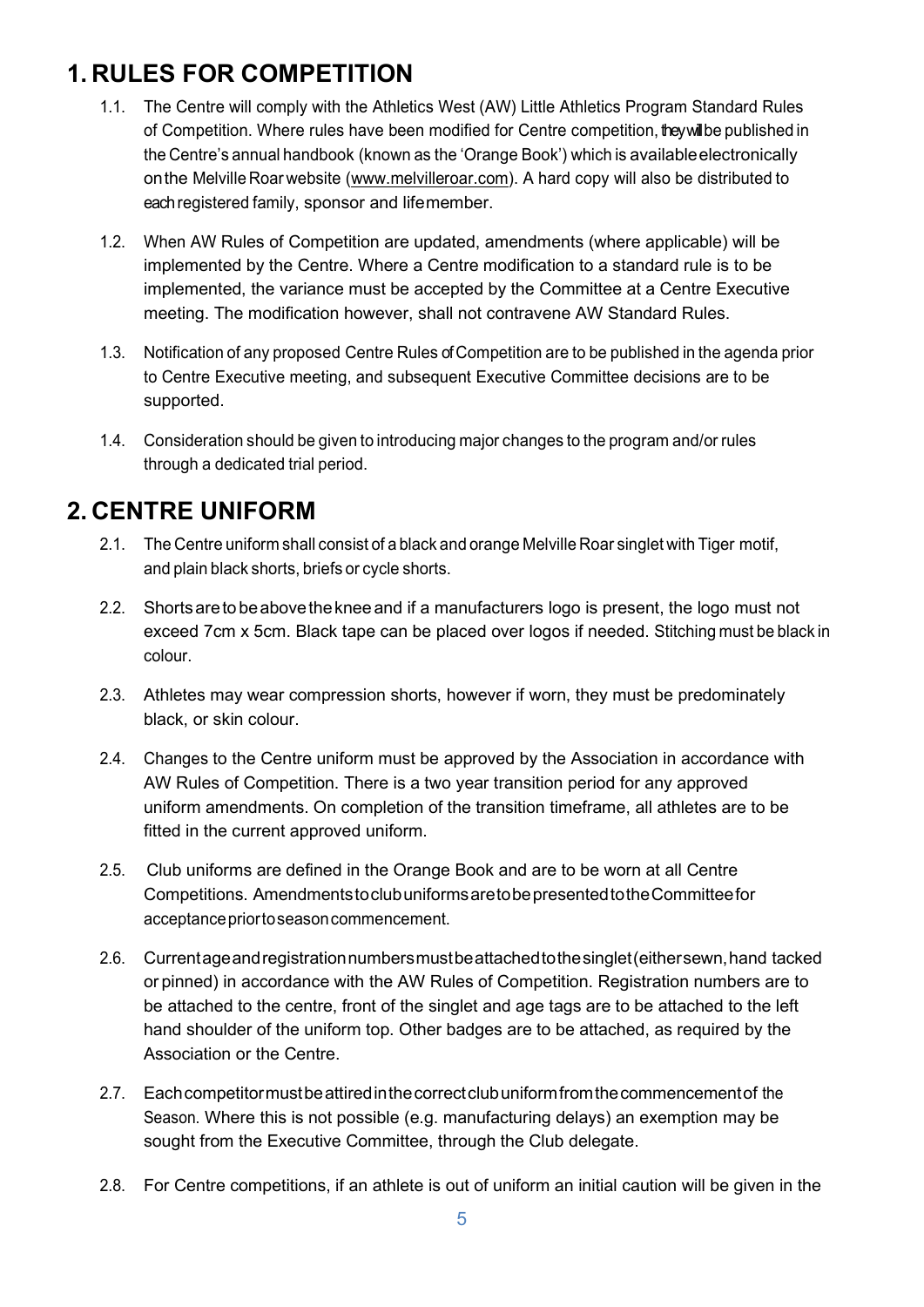first instance. An athlete will be suspended from competition, if they fail to comply with the regulation and remain out of uniform.

2.9. For State competitions, an athlete not wearing the correct uniform will receive an infringement notice and may be disqualified.

#### 3. DUTIES OF THE CLUBS

3.1. The Clubs shall:

- Consider becoming an incorporated organisation and adopting the new guidelines by 1 July 2019.
- Ensure they become affiliated with the Centre by the nominated timeframe each year.
- Provide a delegate to nominated Centre meetings.
- Ensure they operate within the rules and guidelines as set out in the Centre Constitution, By-
- Laws and Policy.<br>• Ensure they have sufficient committee members on their committee to function properly and within accepted guidelines.
- Have at least four (4) minuted committee meetings each year and provide a set of these minutes to the Centre Executive Officer.
- Ensure they provide suitably trained helpers at Centre and Association run events.
- Responsible for the financial aspects of the efficient running of their Club.
- Present a financial statement to the Centre Treasurer at the end of each season, or upon request.
- Provide an annual asset list to the Centre Executive Officer by end August each year.
- Accept registration from athletes ensuring that the athlete has correct proof of age and all relevant details are captured in the registration process. • Provide adequate information and advice to new parents to ensure they are familiar with
- procedures at Centre competition days.
- Ensure club delegates represent the views of their members on the Executive Committee.
- Ensure club members are kept up to date with Centre information.
- Attend and support Centre education, activities and coaching clinics.

#### 4. EXECUTIVE COMMITTEE

- 4.1. The Executive Committee comprises Core Executive positions as detailed in the Centre By-laws.
- 4.2. Each Core Executive member will be provided with a Committee Shirt in Centre colours to readily identify them as committee members. The shirt should be worn at all Centre meetings and consideration should be given to wearing the shirt at other Special Meetings including State Events.

#### 5. RESIGNATIONS

- 5.1. Members of the Executive Committee may tender their resignation at any time.
- 5.2. In the event that only one resignation occurs, the Executive Committee may canvas and appoint interested persons at the next Centre Executive Meeting to fill the vacant position until the next AGM.
- 5.3. In the event that more than one resignation occurs, nominations shall be called for the vacant positions. If more nominations are received than vacant positions, a Special General Meeting shall be conducted to consider the nominations and make the appointments.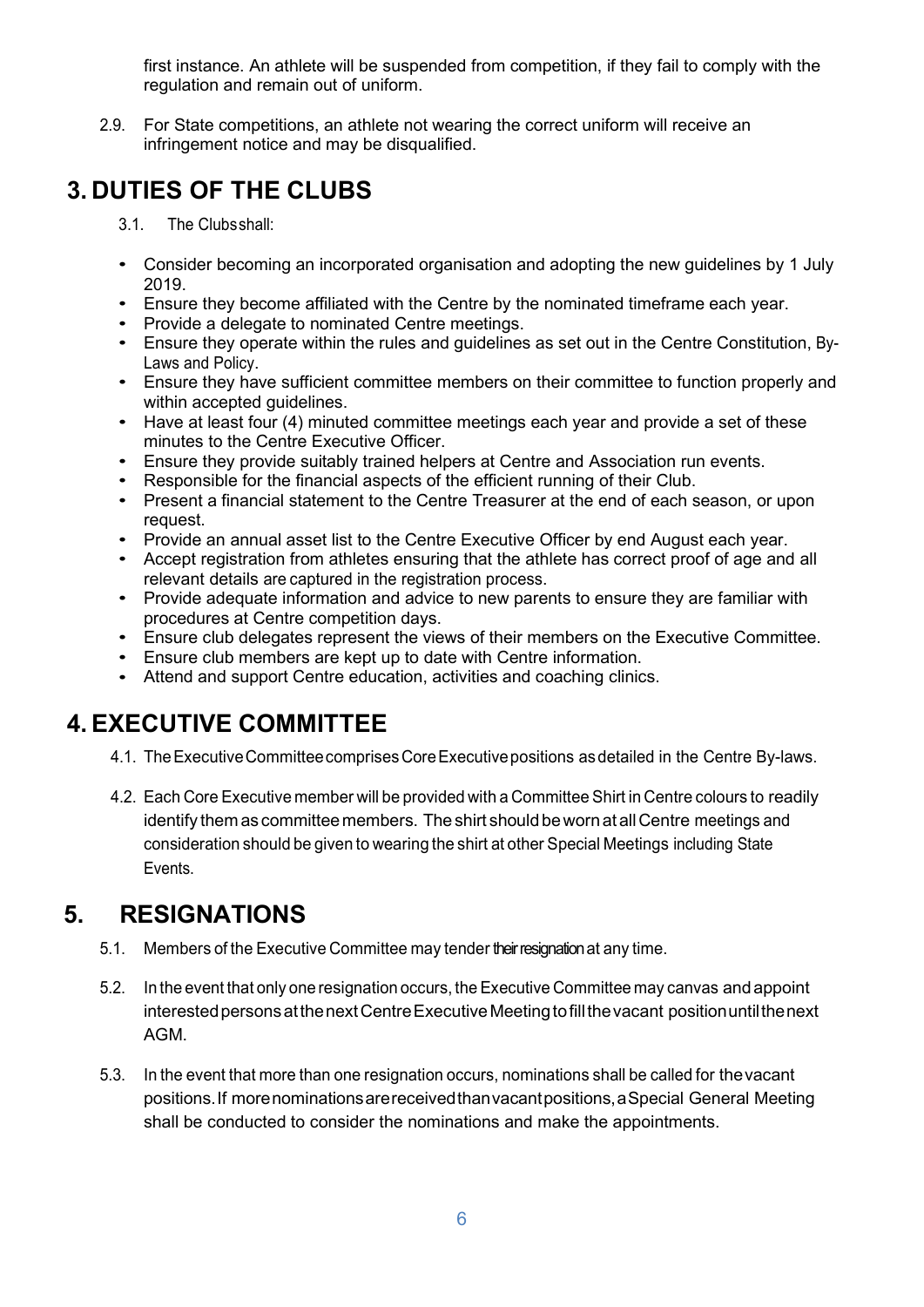## 6. ORDER OF BUSINESS AT THE ANNUAL GENERAL MEETING

- 6.1. The order of business at the Annual General Meeting of the Centre shall be as follows:
- Opening by the President Welcome any special guests
- Apologies (Executive Officer)
- Declaration of any Conflict of Interest
- Confirmation of minutes of the previous Annual General Meeting
- Business arising
- President's report
- Treasurer's report
- Reports from all Executive Office Bearers
- Election of Office Bearers
- Amendments to the Constitution and By-Laws, if any.
- General Business
- Note: All positions on the Executive Committee are declared vacant and nominations sought at the

AGM. Written nominations may have been sought prior to the AGM, this however, does not preclude nominations being accepted from the floor.

6.2. Once the new Executive Committee has been duly elected, the proceedings for the remainder of the meeting shall continue to be conducted by the outgoing President for continuity and to enable sufficient time for the handover of information.

## 7. ORDER OF BUSINESS AT MONTHLY MEETINGS

- 7.1. The order of business at monthly meetings of the Executive Committee shall be as follows:
- Opening by the President Welcome any special Guests
- Apologies (Executive Officer)
- Declaration of any Conflict of Interest
- Previous Minutes Confirmation
- Previous Minutes Outstanding Action Items
- Correspondence (Executive Officer)
- Reports all Executive Members
- Progress motions, if any are on the table.
- General Business
- Review Actions to be undertaken (Action officer and timelines)
- Next meeting
- Meeting Closure

NOTE: Club delegates meeting are held every second month during the year.

## 8. BUSINESS CONDUCTED WITH CLOSED OR OPEN DOORS

- 8.1. The business of the Executive Committee shall be conducted with open doors, except upon such occasions as the Executive Committee by resolution may otherwise decide, and which resolution may be moved without notice.
- 8.2. Upon resolving to proceed with closed doors, the President shall direct all persons other than Executive Committee members to leave the meeting room.
- 8.3. The business of the meeting shall proceed with closed doors until the Executive Committee decides by resolution to proceed with open doors, and which resolution may be moved without notice.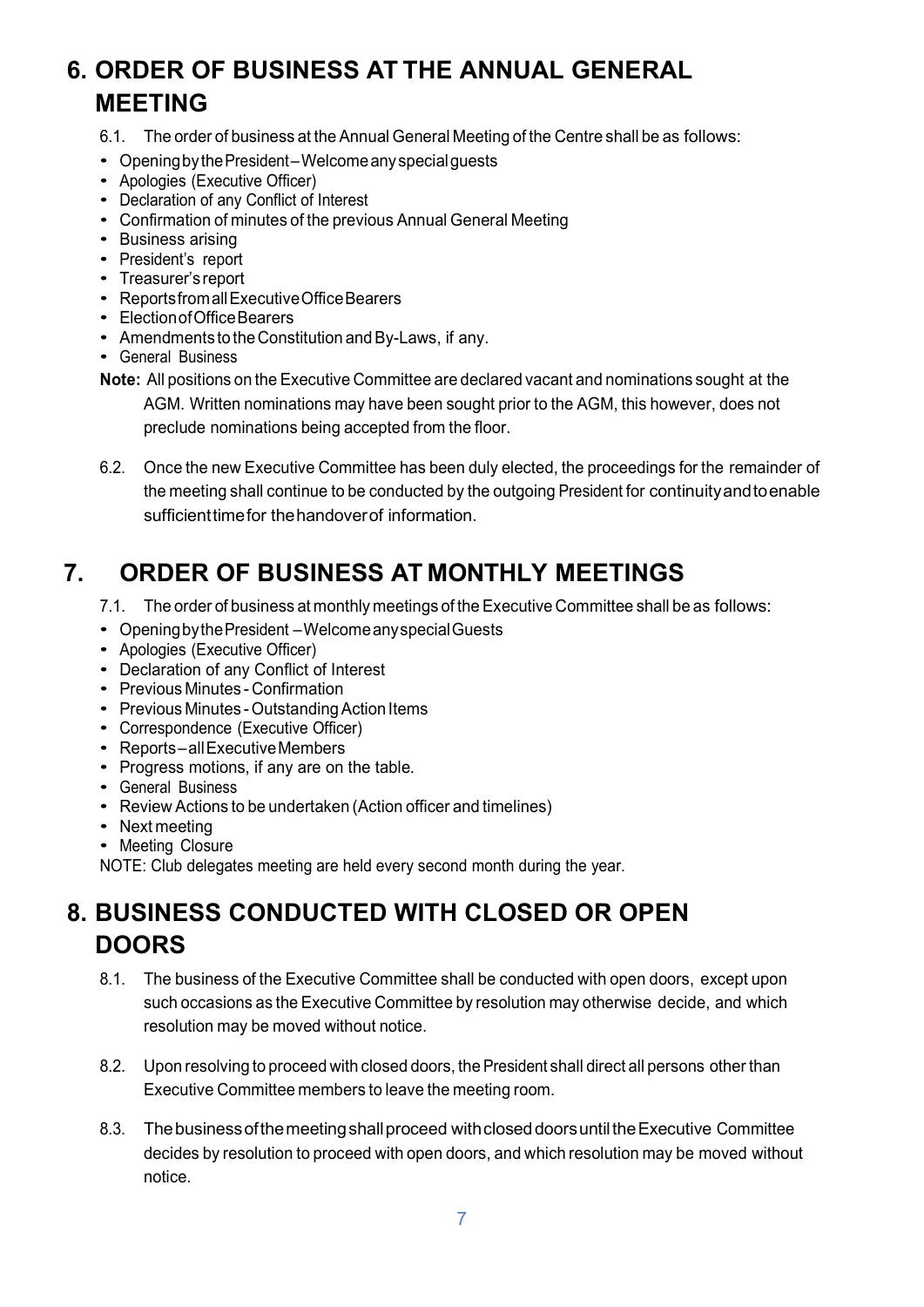## 9. OPEN VOTING

- 9.1. Questions arising at a meeting of the Executive Committee shall be decided, in open voting, by a simple majority of Executive Committee members present.
- 9.2. The President, or person chairing the meeting, is not permitted to vote on a motion before the Executive Committee unless that person has moved the motion under consideration.
- 9.3. If the votes equally divided, the President or person chairing the meeting shall have the casting vote.

## 10. AFFILIATED CLUB VOTING

- 10.1. A Club Delegate must vote as directed to do so by the affiliated club.
- 10.2. A club delegate cannot also be a member of the Executive Committee.

#### 11. PROXY VOTING

11.1. Refer to the MAC Constitution.

## 12. COMMITTEE DECISIONS

12.1. The Committee, upon conducting a vote are to support the final decision, regardless of their personal opinion. Opposition to a committee decision may be raised at the following committee meeting but only with additional / new supportive evidence.

## 13. FINANCIAL ASSISTANCE TO ATHLETES

- 13.1. Athletes selected for State representation and participating in the following:
- U13 State Representatives for Australian Little Athletics Championships; or
- U15 Multi-Event Interstate Team
- Athletes representing Australia in the U20 World Championships;

will be eligible for a financial assistance from a pool of \$2000, with a maximum of \$500 per athlete, or as determined by the Executive Committee.

## 14. ASSISTANCE FOR COACHING FEES

14.1. The Centre will provide reimbursement of fees associated with coaching courses as follows:

- On an individual basis,
- Proof of qualifications is provided, and
- The recipient gives an undertaking of a season commitment with the Centre.
- Reimbursement must be approved by the Centre Executive, with a determination of the reimbursement cost.
- 14.2. The Coaching/Development Officer is to maintain a record of all qualified coaches.

## 15. ASSISTANCE FOR FIRST AID FEES

15.1. The Centre will provide reimbursement of fees associated with first aid courses as follows:

- On an individual basis,
- Proof of qualifications is provided, and
- The recipient gives an undertaking of a season commitment with the Centre.
- Reimbursement must be approved by the Centre Executive, with a determination of the reimbursement cost.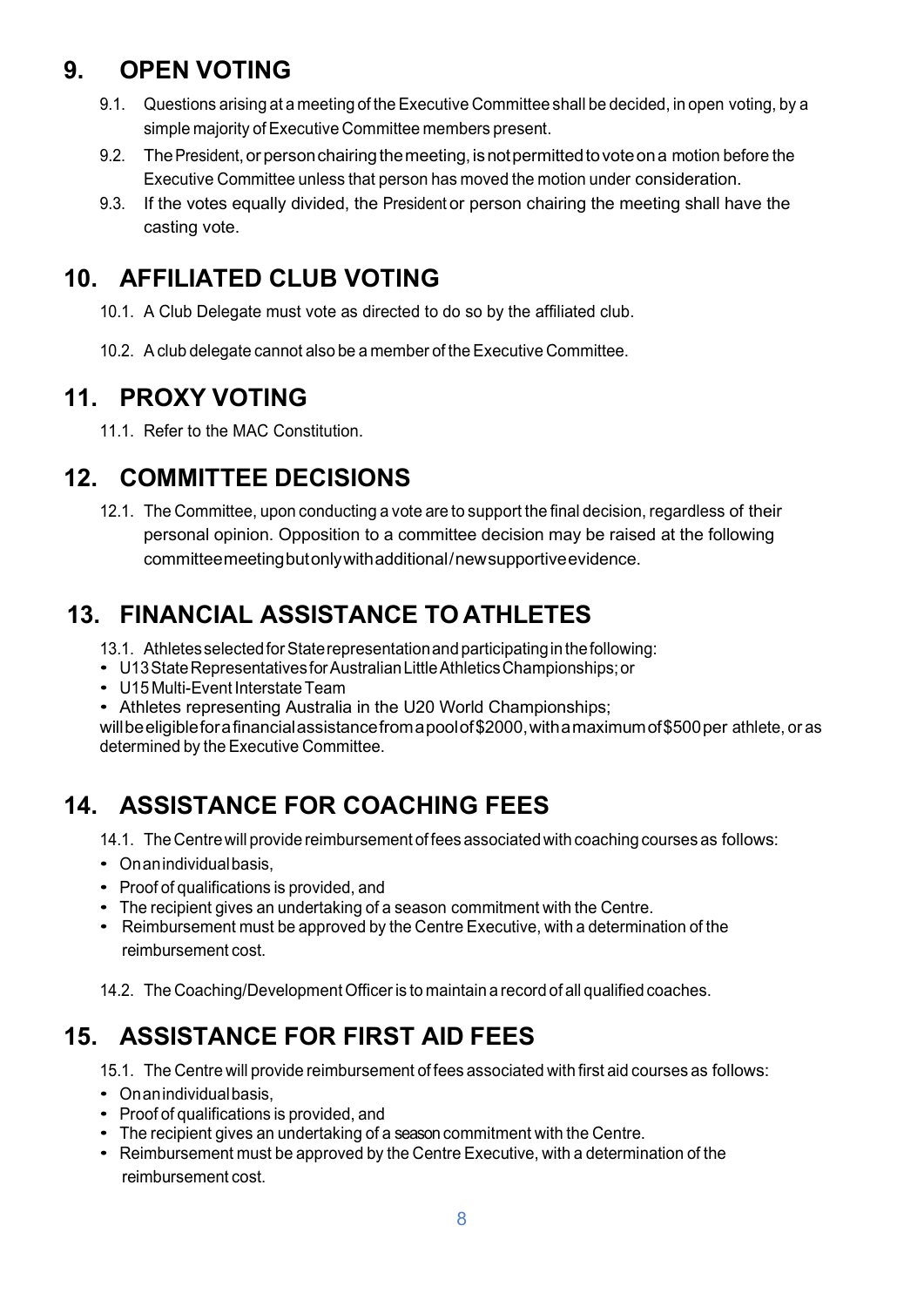## 16. CODES OF BEHAVIOUR / ETHICS FOR ATHLETES

- 16.1. Codes of Behaviour / Ethics for Athletes include:
	- Compete for the 'fun of it'. Be a good sport and a keen yet friendly competitor.
	- Play by the rules. The rules of competition ensure a safe and equal footing for all competitors.
	- Never argue with the volunteers running events. Be respectful and obedient to all volunteers. Without them we would not have a competition. To hear "thank you" means a lot to our helpers.
	- Be a good sport. Cheer other athletes when they perform and try to shake hands with your fellow competitors at the end of an event.
	- Never put down another person. Do not ridicule others either in their performance or personal appearance.
	- Never threaten or use violence against another person. Verbal abuse/provocation of athletes, volunteers or spectators is not acceptable.
	- Rude and / or inappropriate gestures or language will not be tolerated.
	- Listen for your events to be called. Be quick to your marshalling area. This makes it a lot easier for volunteers to get your events underway as quickly as possible. Once called, events will not be held up waiting for the athlete, unless there is a clash of events and the Arena Manager has been informed.
	- Wear your club colours with pride. When you wear your uniform you represent the Centre. Be proud of who you are.
- 16.2. The principles of natural justice are to be observed when making decision on breaches of the Codes of Behaviours and any penalties for such breaches.
- 16.3. Any penalties that are imposed are to be appropriate to the seriousness of the breach.
- 16.4. Any key official on site may issue a warning to an athlete who has broken the code of conduct/ behaviour and the Arena Manager must be informed immediately.
- 16.5. Any executive committee member may issue a warning to an athlete who has broken the code of conduct/behaviour. This warning must be noted immediately to the Centre President, and the athlete's parents advised.
- 16.6. Any key official or executive committee member may initiate a second warning but must do so through the Arena Manager/Field Arena Manager or Centre President immediately.
- 16.7. An athlete who has received two previous warnings will then be issued a penalty under the Centre guidelines.
- 16.8. Below are recommended guidelines for the Centre for breaches of the codes of behaviour. All penalties imposed by Centres/Clubs that involve suspensions that extend beyond the day on which the breach occurred must be notified to the Association Office.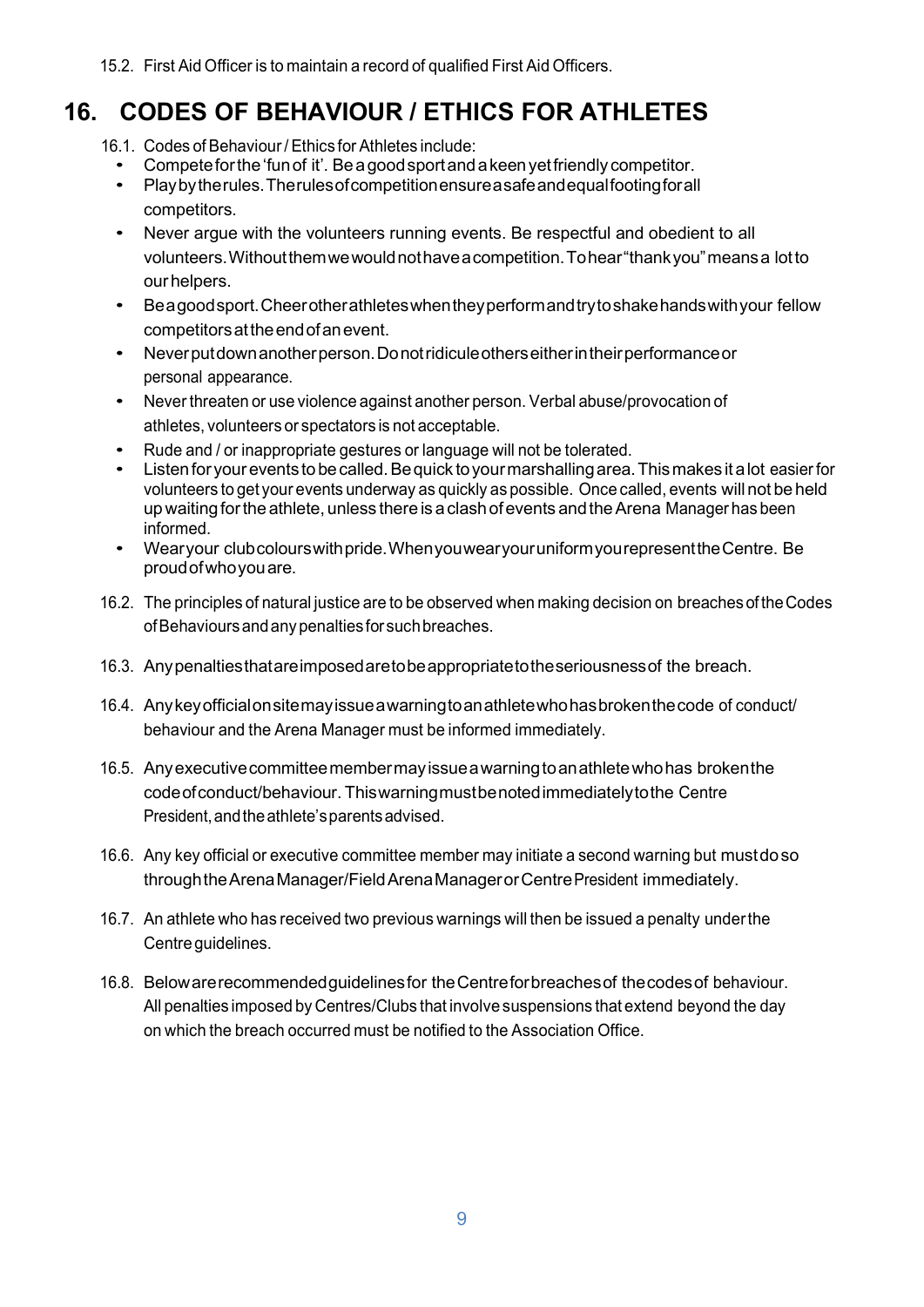Note: The guideline penalties below are a recommended minimum only.

|                              | <b>1st Offence</b>                                                    | 2nd Offence                                                                           |
|------------------------------|-----------------------------------------------------------------------|---------------------------------------------------------------------------------------|
| <b>Physical Abuse</b>        | Remainder of that competition<br>day and the next competition<br>day. | Remainder of that competition<br>day and a ban on the next 3<br>weeks of competition. |
| Abusive/Threatening Language | Ban for the remainder of the<br>competition day                       | 2 week ban from competition                                                           |
| Disrespect for rules         | Ban for the remainder of the<br>competition day.                      | 2 week ban from competition                                                           |

## 17. CODE OF BEHAVIOUR / ETHICS FOR PARENTS AND **SPECTATORS**

17.1. Code of Behaviour / Ethics for Parents and Spectators include:

- Remember children participate in sport for their enjoyment not yours.
- Encourage children to participate, do not force them.
- Focus on the child's efforts and performance rather than winning or losing.
- Influence children to always play by the rules and to settle disagreements without resorting to hostility, violence or abuse.
- Never ridicule or yell abuse at a child for making a mistake or losing at competition.
- Never threaten or use violence against another person. Verbal abuse/provocation of athletes, volunteers or spectators is not acceptable.
- Respect officials' decisions and teach children to do likewise.
- Show appreciation to and join in as a volunteer. Without them your child would not be able to compete.
- Respect the rights, dignity and worth off everyone regardless of their gender, ability and cultural or religious background.
- Applaud the performance and efforts of all athletes.
- 17.2. The principles of natural justice are to be observed when making decision on breaches of the Codes of Behaviours and any penalties for such breaches.
- 17.3. Any penalties that are imposed are to be appropriate to the seriousness of the breach.
- 17.4. Any key official on site may initiate a warning to a parent/spectator who has broken the code of conduct/ behaviour through the Arena Manager.
- 17.5. Any executive committee member may issue a warning to a parent/spectator who has broken the code of conduct/behaviour. This warning must be noted immediately to the Arena Manager / Field Arena Manager and Centre President. 17.6. Any key official or executive committee member may initiate a second warning but must do so
- through the Arena Manager or Centre President immediately.
- 17.7. A parent/spectator who has received two previous warnings will then be issued a penalty under the Centre guidelines.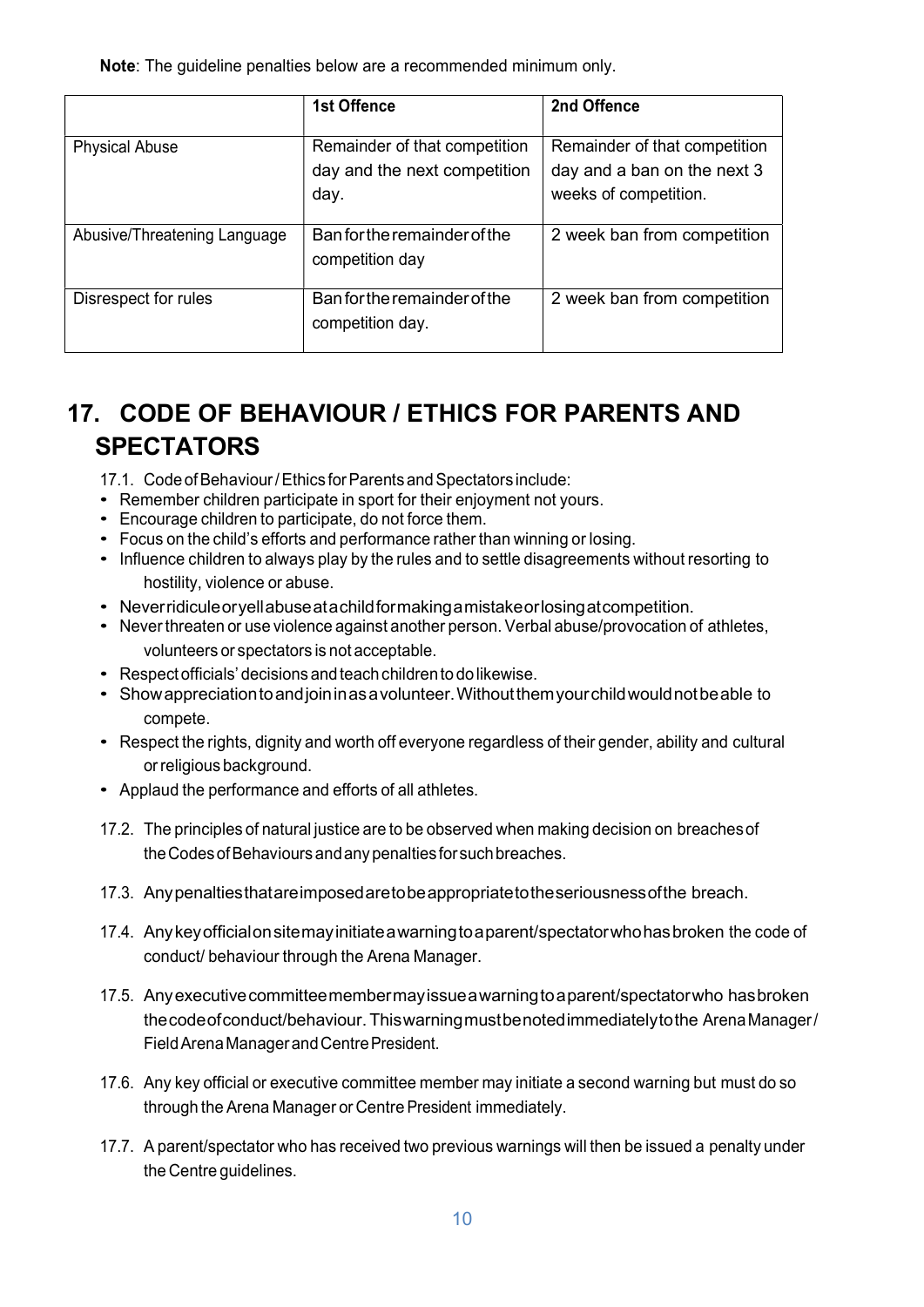17.8. Below are recommended guidelines for the Centre for breaches of the codes of behaviour. All penalties imposed by Centres/Clubs that involve suspensions that extend beyond the day on which the breach occurred must be notified to the Association Office.

|                              | <b>1st Offence</b>                              | 2nd Offence                             |
|------------------------------|-------------------------------------------------|-----------------------------------------|
| <b>Physical Abuse</b>        | 4 week ban from competition                     | Ban for the remainder of the<br>season. |
| Abusive/Threatening Language | Ban for the remainder of the<br>competition day | 2 week ban from competition             |
| Disrespect for rules         | Ban for the remainder of the<br>competition day | 2 week ban from competition             |

Note: The guideline penalties below are a recommended minimum only.

## 18. MEMBER CODE OF CONDUCT

19.1 All members shall:

- **•** Treat all other members with due respect and dignity.
- Not act in a manner unbecoming or demeaning to other members.
- Not bring the Centre into disrepute.

#### 19. MEMBERSHIP TERMINATION OR REJECTION

- 19.1 The Executive Committee may suspend or expel a person from being or becoming a member of the Centre if, in the opinion of the Executive Committee, that person has committed a breach of Centre rules and policies, the Centre's Constitution, By-Laws or Policies or, has undertaken any other action that is unbecoming or contrary to the interests of the Centre and/or the Association.
- 19.2 Membership can be withdrawn under Rule 20.1 above by vote of more than 50% of the Centre Executive.
- 19.3 Any person who has their membership terminated shall have the right to appeal before a Special General Meeting called for that purpose.
- 19.4 The Centre may reject an application in a subsequent year based on non- compliance from the member to the Centre rules and policies, Centre's Constitution or By-Laws or action that is unbecoming or contrary to the interests of the Centre and/or Association.

## 20. PARENT PARTICIPATION (includes Guardians and Carers)

- 20.1 Athletics can only operate effectively when parents support each other. Parents will be required to participate through rostered duties as allocated by your Club/Centre.
- 20.2 Officials are required to sign on with the Co-ordinator of Officials against their allocated rostered duty. Officials should be signed in by 0735 / 1635 at the latest so as to commence the program on time.
- 20.3 If a parent fails to participate by not completing their allocated rostered duty they will be given a formal written warning by the Club Manager which may be transmitted by mail or electronically. The allocated roster duty must have been advised more than 7(seven) days in advance. The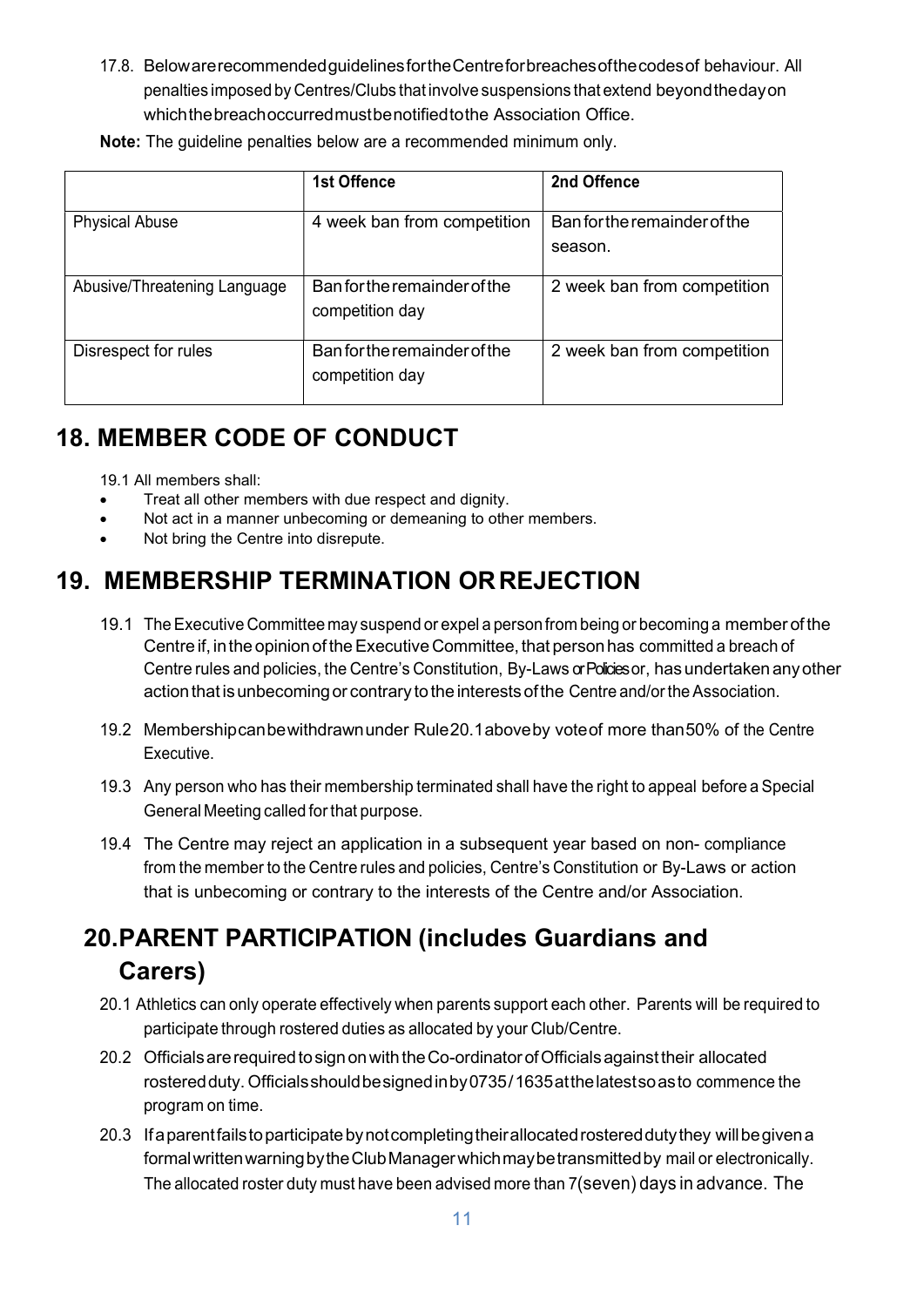club must take into consideration family situation and reasons for non-compliance.

- 20.4 Failure to complete a rostered duty on a second occasion will result in a second formal written warning by the Club Manager, which may be transmitted by mail or electronically. The Centre President will be advised of the failure to complete a second allocated rostered duty and will log the incident for future reference.
- 20.5 Failure to complete further rostered duties following two formal warnings, may result in the family's athletes not being allowed to compete at the Centre for the remainder of that season. Consideration will also be given to not permitting the family to register with the Centre the following season.

## 21. WORKING WITH CHILDREN REGULATIONS

- 21.1 Any Volunteer who is not a parent or guardian of a child participating, must possess a Working with Children (WWC) clearance. Application can be made at a Post Office or on online at www.checkwwwc.wa.gov.au
- 21.2 These forms are to be given to the Centre Executive Officer who will maintain a register. If a WWC clearance is not held the person cannot officiate or be involved in the organisation of children.

## 22. SUNSMART PROTECTION POLICY

- 22.1 The health of members and supporters is our primary concern. We will actively see to promote, encourage and support sun protection at meetings, training and competitions.
- 22.2 The Centre acknowledges that skin cancer is a major public health problem in Australia with two out of three people requiring treatment for some form of skin cancer in their lifetime. We recognise that skin cancer is preventable and will actively promote, encourage and support sun protection at meetings, training and competition.
- 22.3 The Melville Athletics Club is aware that children are especially susceptible to the sun's rays and that skin cancer can be prevented
- 22.4 The following strategies have been adopted:
- Where possible, competition and training shall be scheduled outside the hours of 12:00 and 3:00 pm.
- The centre will maximise the use of natural shade provided by trees, buildings and portable shades.
- Individuals will be encouraged to bring their own shade structures to activities.
- Where possible, portable shade will be provided at all marshalling areas.
- Executive members, officials and volunteers must be seen setting a sun smart example (eg shirt with sleeves, hats, sunglasses etc)
- All athletes should be wearing sun safe attire at competition and whilst exposed to the sun. Hats or caps should be worn except when in the action of competing. (ie wear hats in lines awaiting throw/jump as appropriate).
- The Centre shall provide sunscreen near the canteen area.

## 23 HEAT AND HYDRATION GUIDELINES

23.1 It is recommended that if extreme temperatures are likely to occur, parents and officials should take extra care to ensure athletes are sufficiently hydrated and shade is provided.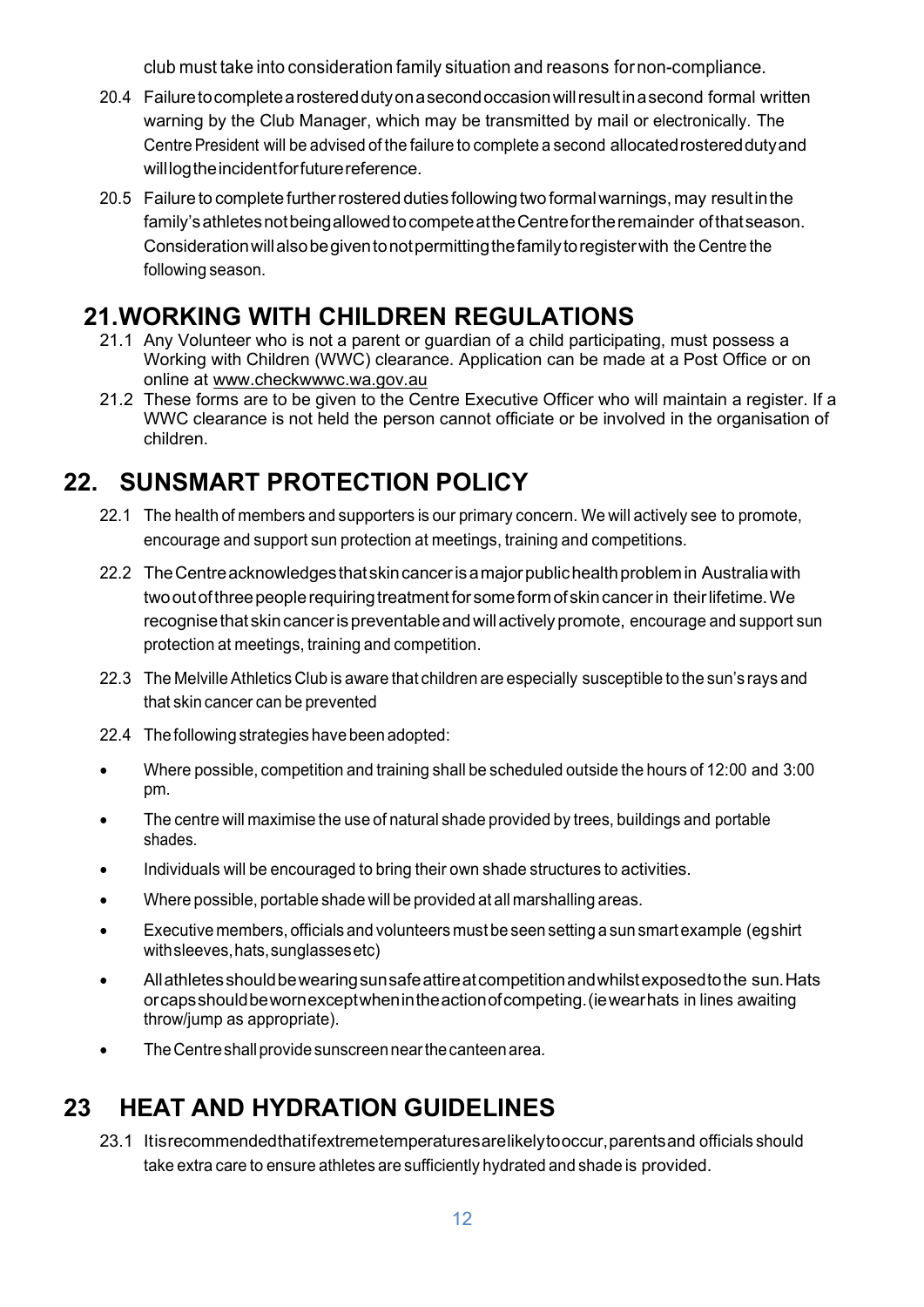- 23.2 All athletes should be educated on the importance of sun safety and how to be sun smart.
- 23.3 Regular announcements of the PA system will be made in extreme temperatures reminding those competing that they should keep hydrated, apply sunscreen and remain in the shade wherever possible.
- 23.4 Consideration will be given to postponing or cancelling events if the ambient temperature is expected to be above  $40^{\circ}$ C for an extended period of time during the competition period. This decision will be made by the Arena Manager and Centre President in consultation with a minimum of four members of the Centre Executive and four Club Managers (or their delegated representative).
- 23.5 If a Centre meet is postponed or events cancelled, these events will not be made up in subsequent Centre meets.

#### 24 WET WEATHER POLICY

- 24.1 A decision to cancel, modify or postpone a scheduled Centre meet due to prevailing weather shall be made no sooner than 30 minutes after the official starting time at a duly convened meeting attended by the Arena Manager and Centre President in consultation with a minimum of four members of the Centre Executive and four Club Managers (or their delegated representative).
- 24.2 If significant rain has fallen overnight or in the lead up to competition, the track and field will be inspected prior to competition commencement with safety of the athletes being paramount.
- 24.3 In the case of a thunderstorm the '30-30 rule' should be observed:
- Once the 'flash to bang' (lightning to thunder) reaches 30 seconds or less, all events should be postponed or cancelled and all individuals instructed to take appropriate shelter.
- The competition should not resume until at least 30 minutes after the last sound of thunder or flash of lightning, and conditions are completely safe.
- Each time lightning is observed or thunder is heard, the 30 minute clock should be re-started.
- If a Centre meet is postponed or events cancelled, these events will not be made up in subsequent Centre meets.

## 25 SMOKE FREE POLICY

- 25.1 The Centre recognises that passive smoking is hazardous to health and that non-smokers should be protected from the involuntary inhalation of tobacco smoke. Accordingly, smoking is prohibited in ALL areas of competition and in the clubrooms and its surrounds. This also includes ALL functions organised by the Centre or Association.
- 25.2 The following strategies have been adopted to promote a Smoke Free environment:
- Cigarettes shall not be sold by the Centre.
- Executive members, coaches and officials shall not smoke in view of the public or athletes during the lead up to and conduct of Athletics events.
- All Centre meetings and functions shall be smoke free.
- All areas within the Centre will be Smoke Free, including clubrooms, canteen, changing rooms, toilet blocks, spectator areas, and competing areas.
- All visitors will be required to observe this policy.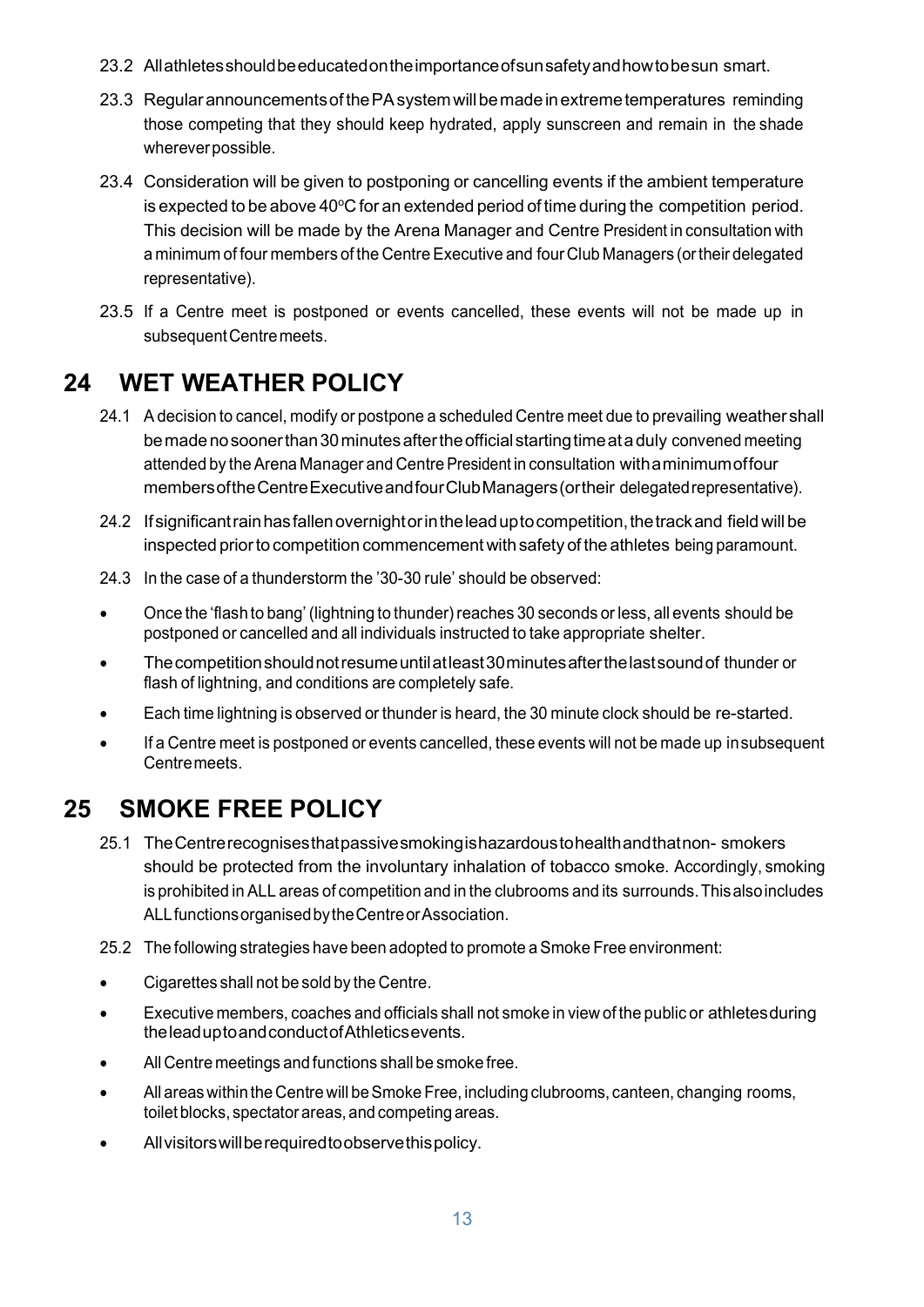## 26 PRIVACY

- 26.1 The Centre collects personal information in order to provide you with the services and information associated with membership of the Association.
- 26.2 The information collected is supplied by the parent upon registration of an athlete for each new season of Athletics.
- 26.3 Your personal information may be used in order to provide the services you require or request. Providing this information allows the Association and the Centre to administer and manage those services and to inform you of additional services/opportunities that may be available to you as a result of your child's membership.
- 26.4 The Association or the Centre may, on occasions, utilise your personal information for the purpose of researching and developing our services.
- 26.5 We may also use your personal information to promote the products/services offered by related organisations and our sponsors.

## 27 RESPONSIBLE ALCOHOL MANAGEMENT POLICY

- 27.1 The Centre is aware that alcohol, when misused can cause harm to the drinker and others. A responsible drinking policy has been adopted so as to reduce risks and avoid problems.
- 27.2 The following strategies have been adopted:
- There will be no sale of alcohold uring the conduct of any Centre meets or functions.
- Consumption of alcohol during the conduct of Twilight meets is not encouraged.
- It is an offence under Western Australian alcohol laws for persons of any age to drink in public, such as on the street, park or beach. Penalties will apply if deemed to have not upheld the rules/law in a public space. • Intoxicated persons will be strongly encouraged to depart the competition arena.
- 

## 28 ACCIDENTS AND FIRST AID

- 28.1 All accidents are to be reported immediately to the First Aid Officer. A small first aid area is set up inside the roller door of the equipment shed during each competition.
- 28.2 An Injury Report Form must be completed and lodged with the First Aid Officer for injuries deemed serious.
- 28.3 Claims are to be forwarded to the Association.

## 29 INSURANCE

- 29.1 All registered members, participants trialling before becoming a member, coaches, voluntary workers and officials are insured whilst engaged in any official Association, Centre or Club activity including, but not limited to, training sessions, working bees and officiating.
- 29.2 Athletes are automatically insured as part of their registration.
- 29.3 Parents/guardians must sign on when officiating to ensure coverage.
- 29.4 The insurance cover reimburses up to 100% of non-medicare expenses or expenses recoverable from any Medical or Hospital Benefit Scheme. More details can be obtained from the Association website.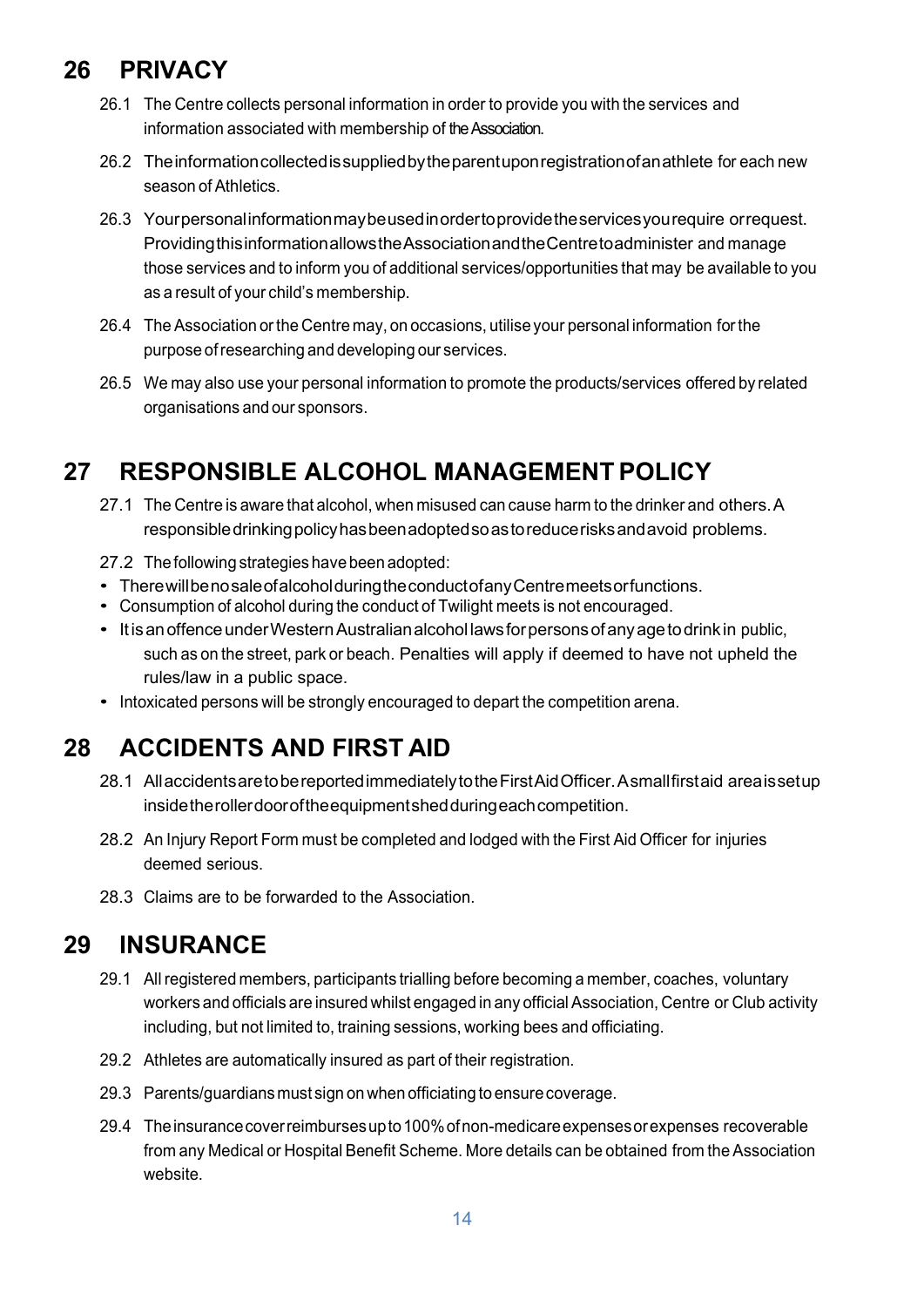29.5 Each club is to provide an attendance book at training for coaches and parent help to sign in for each training session for insurance purposes.

## 30 REFUNDS

- 30.1 Centre registrations fees are non-refundable ie following registration, fee refunds will not be processed for any reason including but not limited to change of mind or withdrawal.
- 30.2 Athletics West, may in accordance with their own refund policy, offer a partial refund of the Association registration component.

## 31 PHOTOGRAPHS

- 31.1 Athlete photos are only to be used for the Melville Website or promotional materiel where parents have given prior permission.
- 31.2 Personal taking private photographs are to restrict photography to their child only as far as practical. Any inappropriate photographic material is considered an ethical issue and as such a breach of behaviour / code of ethics for parent or spectators and will result in disciplinary action.

#### 32 EMAILS

32.1 Emails sent to the wider membership of the Centre should be sent using the 'blind carbon copy' (BCC) email addressing option to restrict on forwarding of email details.

## 33 CENTRE CAPTAINS

33.1 The Executive Committee shall seek nomination from interested U16/17 athletes and shall appoint two Centre Captains each year. Centre Captains can be any gender make up depending on nominations, however only two Centre captains will be selected. The appointment of Centre Captains shall be made as soon as possible after the first running day of the season. The Centre Captains will be the Centre representatives, as required.

## 34 VISITORS TO CENTRE COMPETITIONS

- 34.1 Visitors to Centre Competitions are generally welcome. If advised early, and PB's are provided they may be placed in competitive heats. Otherwise, visitors will be placed in early throws and in last heats to ensure minimum disruption to the Centre competition.
- 34.2 Visitors are not permitted to attend in the first 4 weeks of competition (relay qualifying) nor can they attend Centre Championships.

## 35 USE OF CENTRE EQUIPMENT

- 35.1 Centre Equipment may be used by a Centre Coach, for Centre Athletes during promulgated coaching sessions as directed by the Centre Coaching/Development Officer.
- 35.2 Centre Coaches restricting their coaching sessions to a particular group of athletes, must have the express permission of the Centre Executive prior to being granted access to Centre equipment.
- 35.3 Accredited coaches, not a member of the Centre, requesting use of Centre equipment, must seek the express permission, in writing, to the Executive Committee. The Executive Committee may impose any terms and conditions that it thinks fit, in granting permission for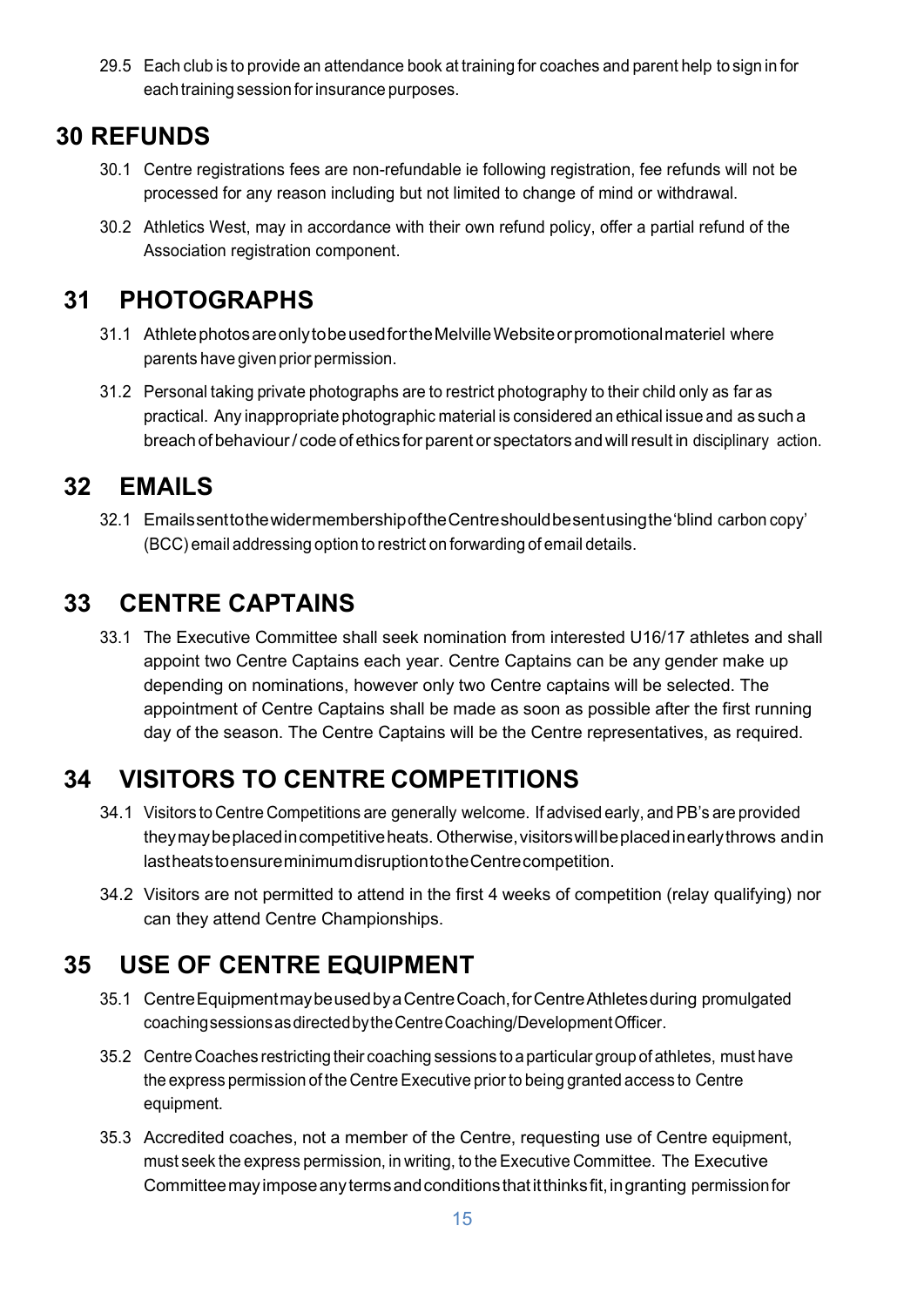any such use.

35.4 Athletes may warm up with centre provided equipment under the supervision of a coach provided Committee permission is granted. Borrowed equipment must be returned on completion of the event.

#### 36 ARENA ACCESS

- 36.1 The Centre encourages support of the athletes but this must be done in a safe area clear of the arena, the track finish line and recording areas.
- 36.2 Breach of this policy will be considered a breach of the spectator code of behaviour and may result in a ban from competition.
- 36.3 Athletes with disabilities that require specific parental supervision will be required to notify Arena Manager through Club Manager, to provide an exemption to this policy.

## 37 CLUB ROSTERS

- 37.1 Each Club is allocated a field site as their primary roster duty. The club is responsible for ensuring the efficient running of this site for the duration of the season. This includes:
	- Ensuring key officials are fully conversant with the rules of competitions.
	- Key officials should be encouraged to complete the Level 1 Officials examinations, as a minimum. Visit AW and/or Athletics Australia website for further information and completion.
	- All equipment for the site is collected from the shed prior to competition start and the site is setup by 0745 for morning meets and by 1645 for twilight meets.
	- First event for the day commences on time. Key officials are not to wait for late competitors for the first competition start.
	- All equipment for each site is packed up and returned to the shed in an efficient manner.
	- Report any defects or deficiencies to the Equipment Manager immediately.
	- 37.2 In 2012 Clubs drew their roster from a hat for the commencement of the 2012/13 season. In 2013/14 the decision was made to ensure the rotation of field sites did not occur during an Olympic or Commonwealth Games year due to the loss of corporate knowledge and subsequent program impacts at the commencement of the season. The field rotation will occur on completion of season 2017/18 and then every 4 years thereafter. The sites will be rotated as follows:
	- Long Jump
	- Javelin
	- High Jump
	- Triple Jump
	- Discus
	- Shot Put

## 38 OTHER DUTIES

38.1 Major duties-Itisacknowledged that some equipment duties require significant volunteer input to run or specific expertise for efficient operations of Centre Competitions. Clubs will be given the option to volunteer for these specific duties. If no volunteers are forthcoming the key major role rosters will be allocated following the drawing out of a hat. These rosters will be assigned on a four yearly basis and consideration will be given to providing an exemption for clubs with less than 50 members. Club managers are to take an active role in ensuring their club can commence the season with sufficient members with the expertise and experience to fulfil the major duties. Rotation of major duties will commence as per site rotations.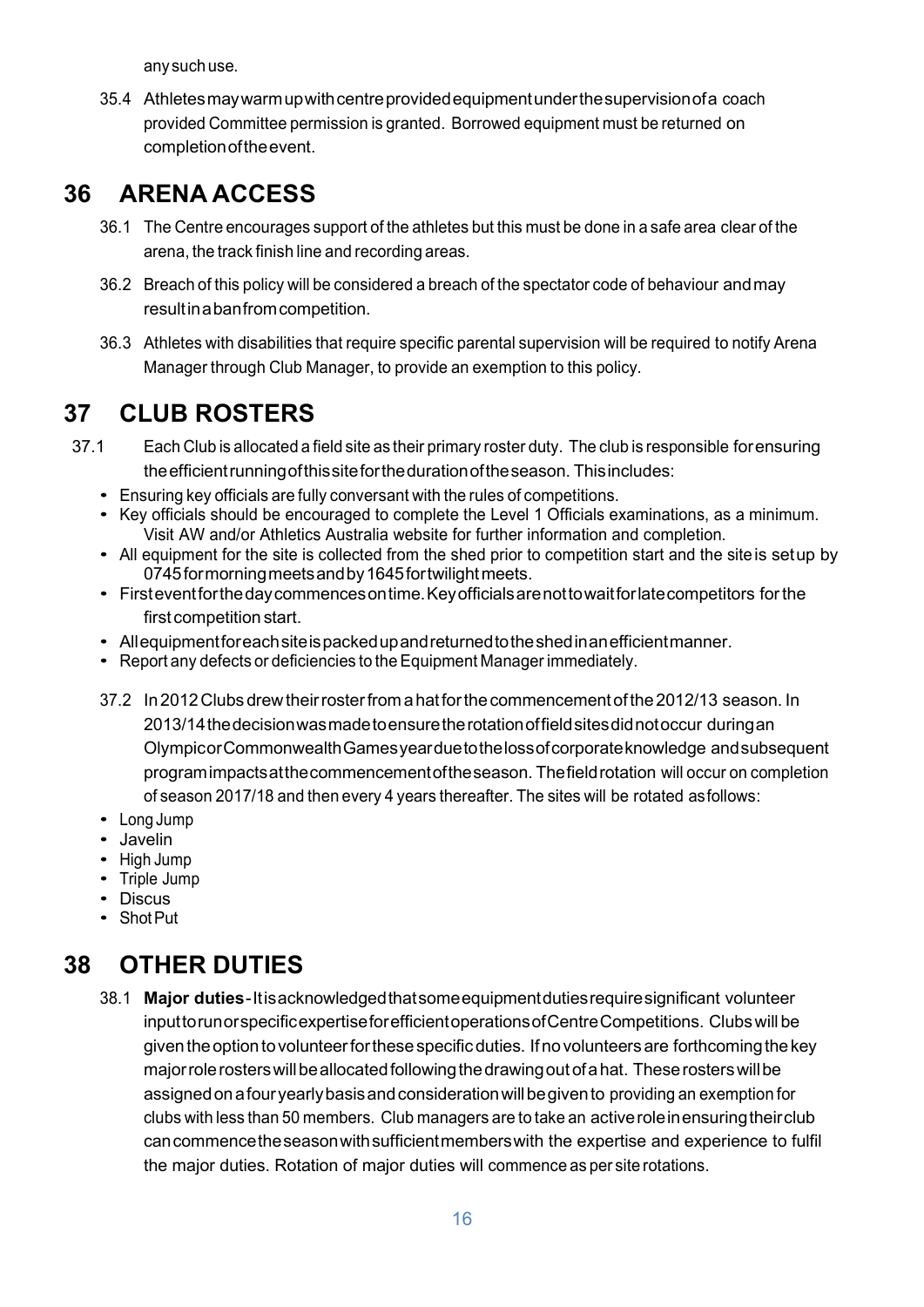- 38.2 Major duties include: timing gates (straight and circular), key walk judge, announcer, and starters.
- 38.3 Other duties All remaining duties will be distributed between clubs as deemed appropriate by the Co-ordinator of Officials. Initial distribution of duties will be distributed proportionally based on the previous year's registration numbers. This will be realigned two weeks into the season and again at four weeks into the season as a minimum.
- 38.4 Other duties include: hurdles, age group marshals (U6-U8), walk assistants and lane officials.

#### 39 CENTRE AWARDS AND POINTS

- 39.1 Centre awards are based upon the points system using a central database. Points will be awarded for each event the athlete participates in, during the Centre competition (excluding Championship weeks).
- 39.2 Track and Field points are accumulated throughout the season and combined following the last competition program (excluding Championship weeks). These points will determine Age Group Champions and Runner Up.
- 39.3 Points are not distributed to competitors as they are used as the basis for Centre Awards.

#### 40 RIBBON ACHIEVEMENTS

- 40.1 The Centre strongly encourages striving for personal achievement through the ribbon achievement system. Each athlete has the opportunity to earn either a Green, Red or Blue ribbon according to their achievement in each event.
- 40.2 The ribbon achievement levels are updated every 3-4 years and based on mean accumulated performance over previous years. A blue achievement is aligned to top 10%, red achievement is aligned to next 40% and green achievement is aligned to the next 30%.
- 40.3 A ribbon of the corresponding colour can be achieved through the accumulation of a specific number of events as highlighted in the Centre 'Orange Book'.
- 40.4 The ribbons are presented to athletes, through their clubs up to twice a year, nominally prior to the Christmas break and new achievements at the end of the season.
- 40.5 An athlete who achieves the blue level in a specific number of events, as detailed in the Centre 'Orange Book', will be presented a Gold Achievement Award at the end of year presentations.

## 41 PARTICIPATION MEDALS

41.1 U6, U7, and U8 athletes who have participated for more than half the season will be presented with a participation medal at the end of year presentations.

## 42 PERPETUAL TROPHIES

42.1 Each club is to submit nominations for Perpetual Awards to the Centre as promulgated by the Executive Officer to meet AW submission dates. The Executive Officer is to forward Club nominations and justifications for all perpetual awards, to Executive Members to allow sufficient review time. A vote for nominations will generally occur in the first Executive Committee meeting scheduled for February, to allow sufficient time for appropriate engraving and submission of paperwork to AW.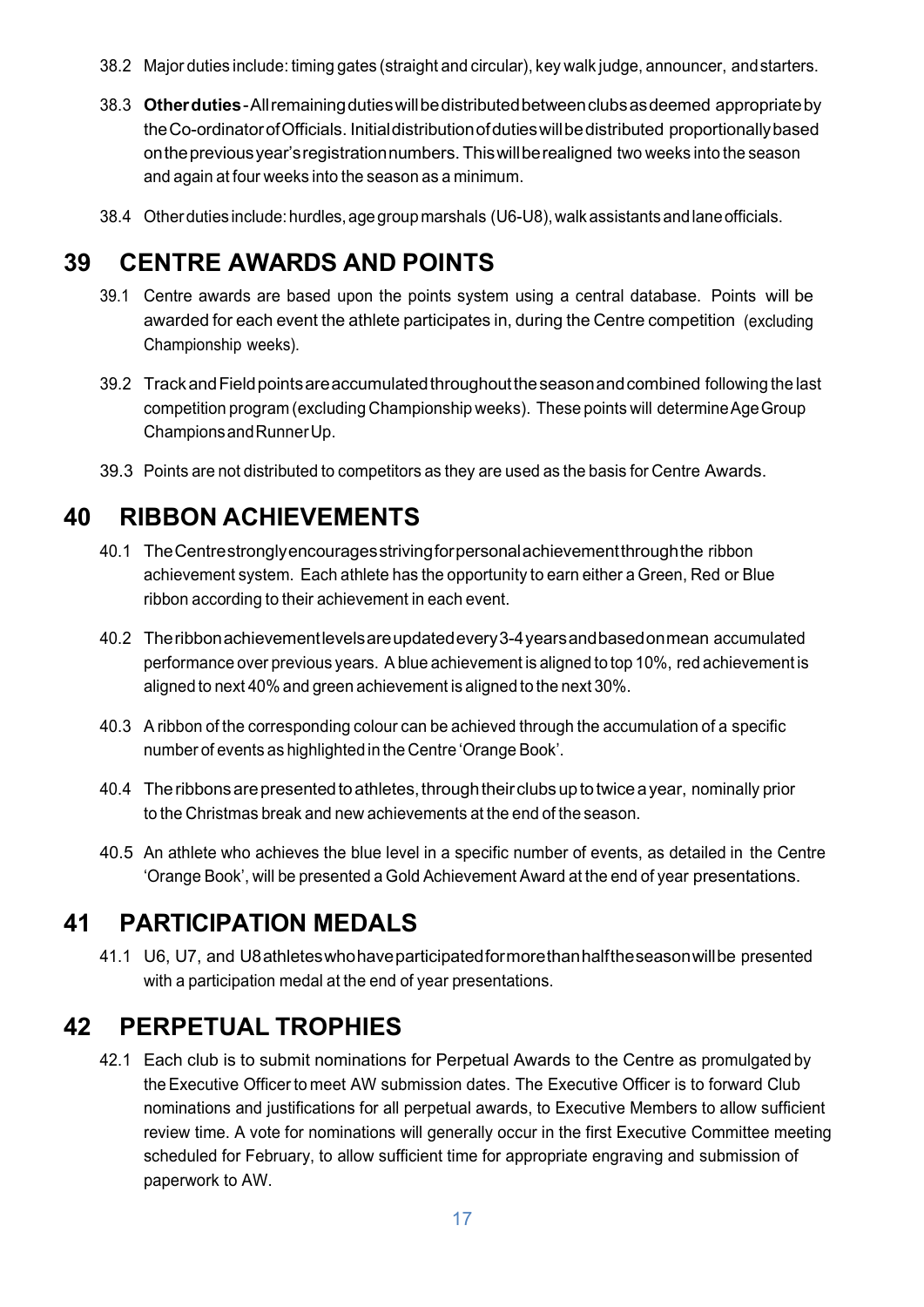#### 42.2 Perpetual Trophies are as follows:

Tom Wilson Award – this award was introduced at the conclusion of the 2007/08 season by the Wilson family to honour the memory of their son Tom Wilson who was tragically taken from the MAC community. This award reflects Tom's fun-loving spirit and enthusiasm for running and being a happy participant no matter the result. The award goes to the athlete who is not necessarily the best athlete but is always happy to try their hardest. This is a Melville Centre award.

Personal Best Award – The MG Bassett Trophy will be presented to the athlete who achieves the greatest improvement in performances over the season. This is known as the PB Trophy. This is a Melville Centre award and is determined by the Executive Officer through the recording database.

Independent Little Athletes of the Year – These awards – one for boys and one for girls in the U15 age group only, are presented on the final day of the State Championships by AW. Each Centre throughout the State may nominate a maximum of one boy and one girl from their respective Centre, bearing in mind the criteria: 'The child who has the potential to go on and possibly become a State or National Champion Athlete". The athlete must also have won an individual medal at the previous state Track and Field Championships, Multi Event State Championships or Winter State Championships. The recipients are selected from Centre nominations by AW Board of Management. The Centre nominee/s will also receive a Melville award.

Centre Sportsmanship Award – The Sportsmanship award is presented to an U15, U16 or U17 athlete who, in the opinion of the Executive Committee, best complies with the criteria for the AW Doug Hancy Award. The recipient is considered to be a mentor for younger athlete and will become the Centre's nominee for this prestigious award. Each Centre is able to nominate one boy and one girl who meets the following criteria:

- Competes regularly in all events
- Assists at club and Centre Level
- Is respected by other athletes, officials and parents.
- Endeavours to uphold the Little Athletics Code of Conduct at all times.
- Shows sportsmanship, courage and maintains an effort to do better.
- Honest and friendly.

Open Champion Club – The Open Champion Club shield is presented to the club with the highest aggregate total of points scored by all its athletes. The shield is to be retained for one year and a replica is also presented for permanent retention by the Club. The inaugural year for this award was 1996/97.

Champion Club – The Champions Club shield is presented to the club with the highest points, based on the total points scored by all its athletes, divided by the number of registered athletes in the club. This shield is to be retained for one year and a replica is also presented for permanent retention.

Coach's Winter Award – A coach's award is presented annually to a winter athlete who show's dedication to the sport. This is a Melville Centre Award and presented on completion of the Winter Season.

Mitchell Allomes Memorial Award – Winter – This perpetual award is presented to a winter athlete who displays enthusiasm over the season and is a regular participant.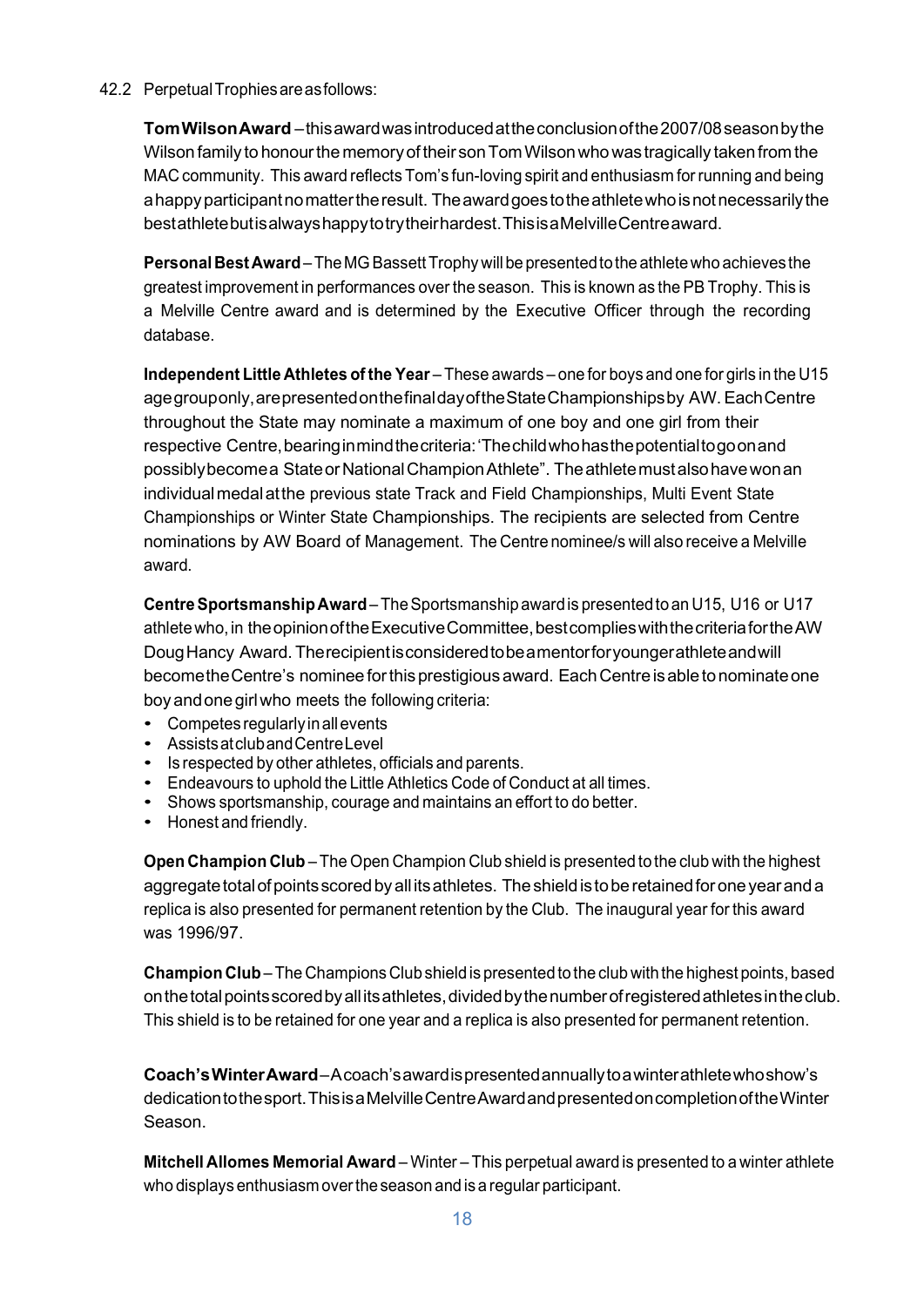## 43 ATHLETE SERVICE AWARDS

- 43.1 The Centre has a service award for athletes that have completed five (5) year's, eight (8) year's and eleven year's (11) service at the Centre.
- 43.2 Athletes that have completed 11 years of continuous service at the Centre are made Athlete Life Members.
- 43.3 This is awarded during the year of achievement and presented during the end of year presentations.
- 43.4 The Association has an eight (8) year service award for athletes that have completed eight years' service to Little Athletics. In 2013 the Association introduced an 11 year award to acknowledge athletes who have progressed from U7 – U17's. This award is presented at State Championships.
- 43.5 The 2018/2019 age group alignment will be catered for to ensure no athlete is disadvantaged.

## 44 VOLUNTEER AWARDS

- 44.1 In recognition of parent support over the years, the Association provides a number of awards for officials, administrator and coaches and service awards.
- 44.2 Clubs must provide nominations for all volunteer awards to the Centre Executive by the Centre closing date.

## 45 CENTRE CHAMPIONSHIPS

- 45.1 The final two weeks of Centre Competition are reserved for the Centre Championships. Every athlete is encouraged to participate in this competition.
- 45.2 The first three place getters in each age group will be awarded either a gold, silver or bronze medal.
- 45.3 For U6 to U12 only athletes that have competed in an event, a minimum of three times, during the Melville Little Athletics Centre program season will be eligible to compete in that event during the Centre Championships.
- 45.4 For U13 to U17 only athletes that have competed in an event, a minimum of two times, during the Melville Little Athletics Centre program season will be eligible to compete in that event during the Centre Championships.
- 45.5 When an athlete cannot compete after registering with MAC, due to a genuine extenuating circumstance. The exemption request shall be qualified by a written request via the athletes Club Manager to the Executive Committee, whereby an assessment will be considered on a case by case basis for the approval of an exception. The athlete is to make every attempt to compete in an event on the required (2 or 3) occasions.
- 45.6 U16 and U17 registered athletes will compete as one age group during Centre Championships.
- 45.7 Points and ribbon achievements will not count during Centre Championships.
- 45.8 Personal Best Ribbons will be awarded to all athletes aged U6 to U13 that achieve a Personal Best during the two weeks of Centre Championships.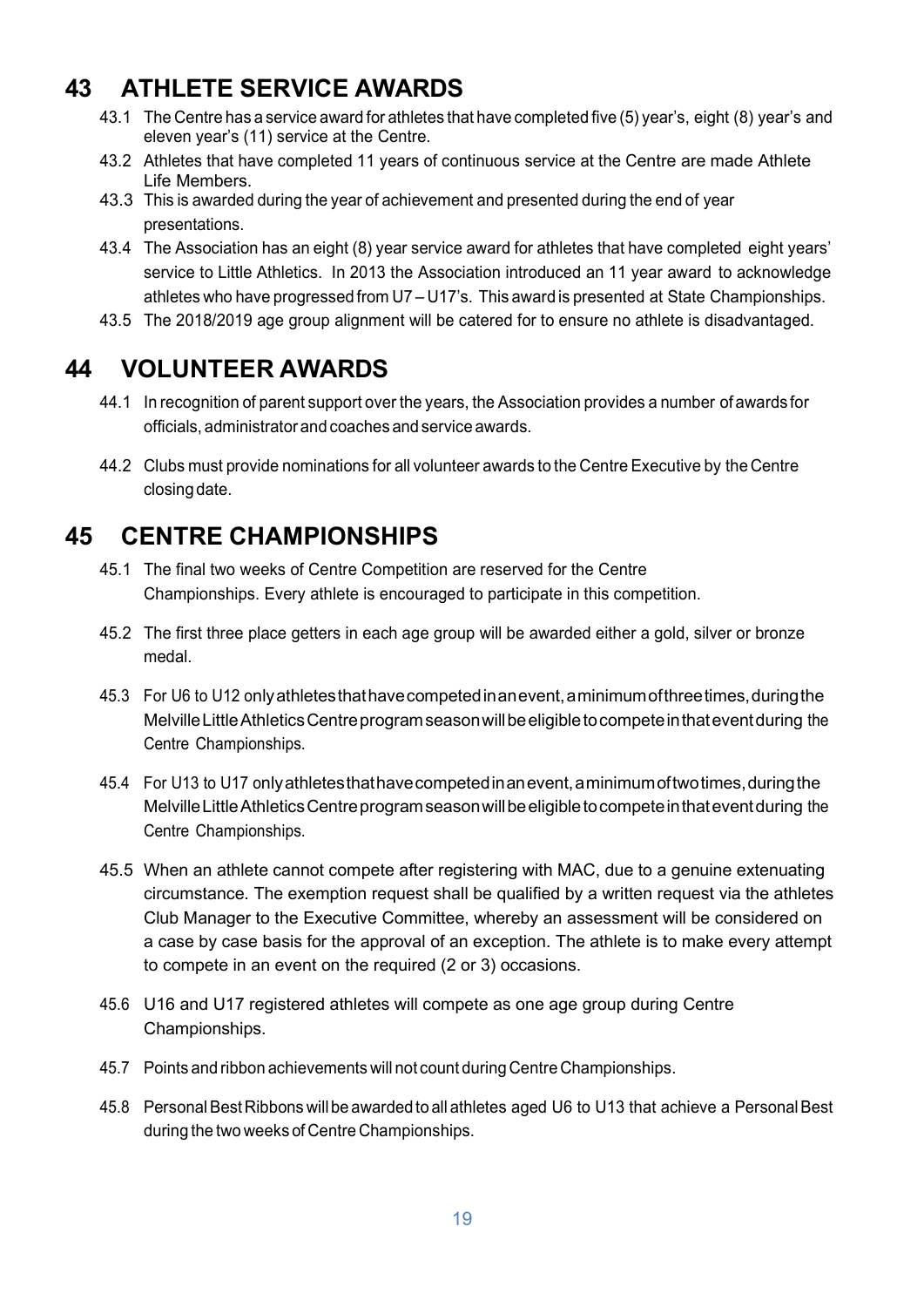## 46 TRACK & FIELD RELAY SELECTIONS

- 46.1 The Centre Executive may delegate team selections to the Coaching & Development Manager (and subsequent individual coaches) but will maintain overarching authority where a dispute may be raised.
- The Centre Coaching & Development Manager will assign coaches to teams. Coaches may volunteer their status or the Centre Coaching & Development Manager may approach suited coaches. Where there is more than one volunteer per team the Centre Executive will select the team coach, based on coaching ability, experience and ability to communicate and relate to the athletes.

46.2 The selection of MAC Track relay teams are as follows:

- In the first 4 weeks of the MAC season, all athletes will have the opportunity to have two times recorded for the 100M, 200M and 400M depending on age group. If a competition in the first 4 weeks is cancelled for any reason a 'make up' competition may be held.
- At the conclusion of the first 4 weeks the 5 fastest available runners will be named as the team, with the final team selection to be determined by the coach.
- Eligible athletes have the right to withdraw their availability, but must do so by the end of week 5 of the MAC season. If an athlete withdraws their availability after the commencement of week 6 of the MAC season they will be ineligible for selection to a field relay team.
- Once the track relay team has been selected and volunteer status of athletes confirmed, the athlete's position in the track relay team is assured, irrespective of future results.
- An athlete that has not competed in the event at MAC competition or has registered after the first 4 weeks will not be eligible for team selection unless there are insufficient athletes in the age group to form a team.

## 47 RELAY COACHES

- 47.1 All coaches must be clear in their communication, specific in their instructions and manage interactions with athletes and parents within the Centre's Code of Conduct agreement.
- It is the objective of the coach to work with the above selected athletes to improve their understanding of relays (including changes).
- Coaches are advised to be clear in their final team selections, particularly the discretion as to who runs in what event, their running position, and whether the athlete runs in the heat or final.
- If an underage coach/athlete is selected they must nominate an overseeing adult to shadow their team management.
- Each track relay coach is to co-ordinate training sessions for their athletes.
- An athlete's inability to attend scheduled training sessions must be discussed with the team coach in the first instance as this may impact on their final selection.
- Coaches are required to approach individual athletes/families of their team to inform them of their selection and determine their volunteer status.
- Final track teams are to be advised to the Coaching & Development Manager who must submit the relay teams to the Championships & Officials Manager to meet the AW directed submission timeframe.

47.2 The selection of MAC Field relay teams are as follows:

- In the first 4 weeks of the MAC season, all athletes will have the opportunity to have two distances recorded in eligible relay events (as prescribed by AW) in their respective age group.
- At week 6 of MAC competition the 4 best athletes (1 athlete per event) that have not committed to a track relay team will be named as the field relay team.